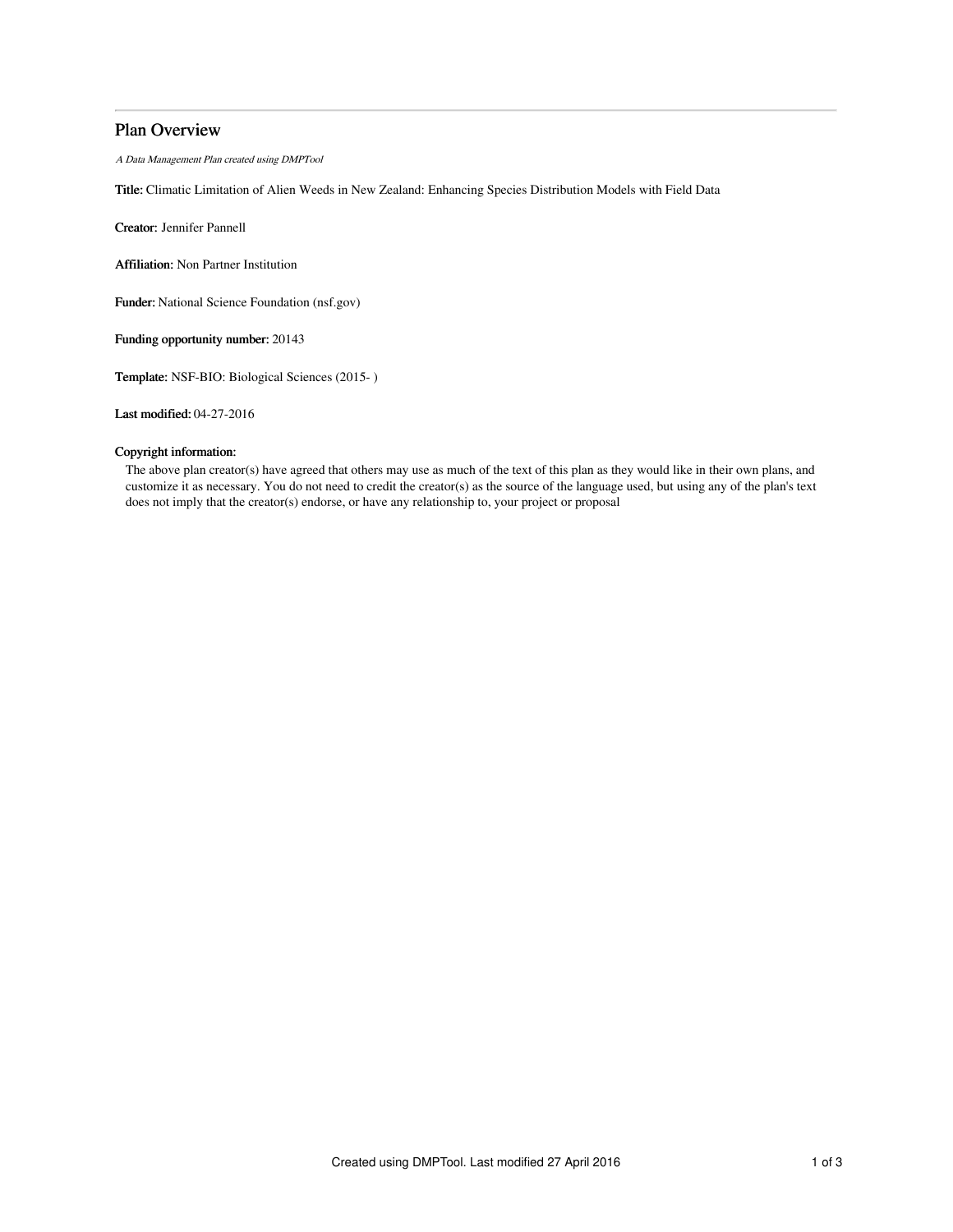# Climatic Limitation of Alien Weeds in New Zealand: Enhancing Species Distribution Models with Field Data

# Data and Materials Produced

#### Describe the types of data, physical samples or collections, software, curriculum materials, and other materials to be produced in the course of the project. (For collaborative proposals, the DMP must cover all the various data types being collected by each collaborator.) Data collected

A presence/absence survey of all non-native Crassulaceae plants on Banks Peninsula, New Zealand was conducted in 2010 by road. In total, 844 grid cells of 30 arc-seconds (WGS 1984) were surveyed, approximately 39% of the region. Grid cells containing rock outcrops and other likely habitat were targeted, ignoring outcrops above 500 MASL [surveyed by Wiser and Buxton 2009]. Where there was no road access, cells were surveyed via walking tracks and boat. Species presence/absence and approximate abundance was recorded.

Global occurrence data of Aeonium arboreum (L.) Webb & Berthel., Aeonium haworthii (Salm-Dyck) Webb & Berthel., and Cotyledon orbiculata (L.) were collated. Records were collected from online databases (e.g. GBIF, available at http://www.gbif.org), surveys (e.g. NVS, available at http://nvs.landcareresearch.co.nz), online herbarium records (e.g. http://virtualherbarium.org.nz), and physical examination of non-digitised herbarium records. Society newsletters, proceedings, and journal articles were used, as well as national flora and personal communication with local residents, experts and herbaria. Where location records were unclear or vague, the surrounding area was searched using Google StreetView (https://www.google.com/maps/streetview), resulting in an additional 19 records.

Field transplant experiments were conducted on Banks Peninsula between November 2010 and November 2012, using cuttings of A. arboreum, A. haworthii and C. orbiculata. Permission was obtained from the Ministry of Primary Industries for the propagation of C. orbiculata. Cuttings were collected from local populations, and were transplanted to 40 field sites between 7 and 681 MASL in Christchurch City Council reserves, after cultivation and de-hardening in glasshouse. Plant size (width, height, and breadth in mm) was measured every 6 months. Plant deaths and flowering were recorded at every site visit (monthly in summer to prevent seeding).

Germination experiments were conducted at the same transplant sites over July 2011 - November 2012, using seeds of A. arboreum, A. haworthii, and C. orbiculata collected from 8 local populations per species. Seeds were planted into cell trays, with 100 seeds per population, and 3 populations per species in each tray. One tray was transplanted to each site. Seedlings were counted every month for first 3 months, then at standard 6-monthly measurement intervals.

Field surveys of naturalized populations of A. arboreum, A. haworthii, and C. orbiculata on Banks Peninsula were conducted over November 2010 - March 2011 (at peak flowering), and then again a year later. Eight populations per species were surveyed, across a climate gradient. Transects measuring 50m were set up at each site. Along transects, 50 plants were permanently tagged. Each plant was classified by life stage and had its rosettes (Aeonium sp.) or leaves from base of tag (C. orbiculata) counted, as well as inflorescences. Ten adult plants were sub-sampled for estimation of flowers per inflorescence, and measurement of internodes (Aeonium sp., mm) and plant breadth, width and height (all species, mm). At each site, number of inflorescences and individuals in population was estimated. In the second year, the same measures were taken as well as recording dead/missing plants. Additionally, breadth, width and height of all 50 plants was measured, and seedlings (<1 year old) within 1m of transect were counted. Seed counts were conducted in the laboratory, using seeds collected in March 2011. Five inflorescences per population were collected from each of the 8 survey sites, before dehiscence. Seeds per pod was estimated by weight according to the International Rules For Seed Testing guidelines (ISTA, available at https://www.seedtest.org). Seed<br>viability was tested in the laboratory, using triphenyl Temperature was recorded at each transplant and survey site. Measurements were taken every 4 hours to the nearest 0.5 degrees Celsius, for the duration of data collection, using Thermochron iButtonTM data loggers. Aspect was recorded to the nearest cardinal direction using a compass. Elevation was recorded using a handheld GPS (sites were also GPS tagged). Canopy cover was measured using a convex spherical densiometer (Forestry Suppliers Inc., model 43887) according to the methods of Lemmon (1956). Materials produced

Species distribution models of potential habitat for the study species in New Zealand were run, as well as niche analyses comparing the New Zealand and global distributions. Occurrence data was cleaned and resampled. Climate data were obtained from Worldclim (http://www.worldclim.org). Global land use and livestock data were obtained from FAO (http://gaez.fao.org). New Zealand land use data were obtained from the Land Cover Data Base (http://lris.scinfo.org.nz), and livestock data from AgribaseTM. Climate variables were derived for all field sites (growing degree days, frost days, precipitation, solar radiation, aspect, elevation, and canopy cover). Temperature variables were derived from data logger recordings. Precipitation was estimated from the nearest weather station in the CliFlo database (http://cliflo.niwa.co.nz). Aspect, elevation and canopy cover were as recorded in field. Solar radiation was modelled in ArcMap 10.0 using the Solar Analyst tool (Fu and Rich 1999) and a 15m DEM.

Generalized linear mixed models (GLMMs) were run on field data against climate. From the field experiment, relative growth  $[ln(Volume t+1)$  -  $ln(Volume t)]$  was run as a gaussian model, and mortality and germination as logistic models. From survey data, probability of flowering was run as a logistic model, while inflorescences per plant, flowers per inflorescence and seeds per pod were run as Poisson models. Response variables were modelled against climate variables using stepwise backward selection. Finally, one integral projection model (IPM) was parameterized for each species, integrating all field data to model population growth as a function of climate. Developed in R, the model followed a similar structure to the package IPMpack Metcalf et al. (2013) and the code described by Merow et al. (2014).

#### Standards, Formats and Metadata

#### Describe the standards to be used for all the data types anticipated, including data or file format and metad

All data files will be saved as CSV or ASCII files for cross-platform compatibility, exchangeability and long-term access. Metadata will be created as seperate XML files using DataCite's metadata schema version 3.1 (https://schema.datacite.org/), the standard format for Figshare (https://figshare.com/).

Metadata fields will include: identifier, creator, title, publisher, publication year, contributor (host institution), subject, language, size, format, rights, description (abstract, column names and units), dates (updated), geo-location (if relevant). The following datasets will be stored:

- 1. Species occurrence data (world)
- 2. Raw temperature data (data loggers, Banks Peninsula)
- 3. Derived climate data (Banks Peninsula)
- 4. Transplant experiment data a) site descriptions, b) deaths, c) flowering, d) growth, e) seedling counts
- 5. Field survey data a) site descriptions, b) main 50 plants, c) sub-sampled 10 plants, d) seeds per pod
- 6. Model codes (SDMs, niche analyses, GLMMs, IPMs) R scripts
- 7. Model outputs (SDMs) ASCII layers for GIS

## Roles and Responsibilities

Describe the roles and responsibilities of all parties with respect to the management of the data (including contingency plans for the departure of key personnel from the project).